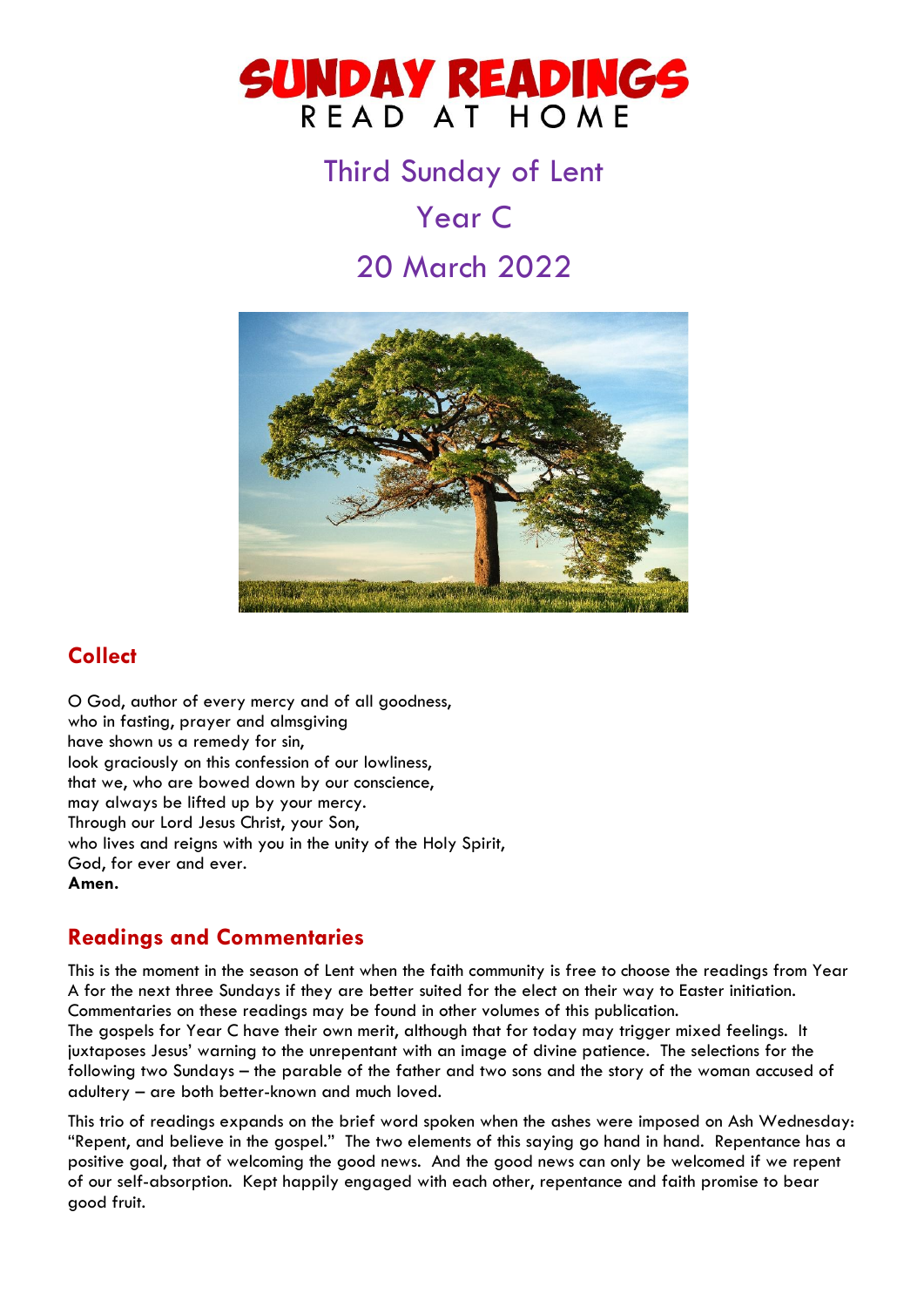#### **A reading from the book of Exodus 3:1–8, 13–15**

Moses was looking after the flock of Jethro, his father-in-law, priest of Midian. He led his flock to the far side of the wilderness and came to Horeb, the mountain of God. There the angel of the Lord appeared to him in the shape of a flame of fire, coming from the middle of a bush. Moses looked; there was the bush blazing but it was not being burnt up. 'I must go and look at this strange sight,' Moses said 'and see why the bush is not burnt.' Now the Lord saw him go forward to look, and God called to him from the middle of the bush. 'Moses, Moses!' he said. 'Here I am,' he answered. 'Come no nearer,' he said. 'Take off your shoes, for the place on which you stand is holy ground. I am the God of your father,' he said 'the God of Abraham, the God of Isaac and the God of Jacob.'

At this Moses covered his face, afraid to look at God. And the Lord said, 'I have seen the miserable state of my people in Egypt. I have heard their appeal to be free of their slavedrivers. Yes, I am well aware of their sufferings. I mean to deliver them out of the hands of the Egyptians and bring them up out of that land to a land rich and broad, a land where milk and honey flow.' Then Moses said to God, 'I am to go, then, to the sons of Israel and say to them, "The God of your fathers has sent me to you." But if they ask me what his name is, what am I to tell them?' And God said to Moses, 'I Am who I Am. This' he added 'is what you must say to the sons of Israel: "The Lord, the God of your fathers, the God of Abraham, the

God of Isaac, and the God of Jacob, has sent me to you." This is my name for all time; by this name I shall be invoked for all generations to come.'

### **Responsorial Psalm Ps 102:1–4, 6–8, 11**

R. The Lord is kind and merciful.

My soul, give thanks to the Lord, all my being, bless his holy name. My soul give thanks to the Lord and never forget all his blessings. R.

It is he who forgives all your guilt, who heals every one of your ills, who redeems your life from the grave, who crowns you with love and compassion. R.

The Lord does deeds of justice, gives judgement for all who are oppressed. He made known his ways to Moses and his deeds to Israel's sons. R.

The Lord is compassion and love, slow to anger and rich in mercy. For as the heavens are high above the earth so strong is his love for those who fear him. R.

### **First Reading**

In his dispute with the Sadducees about resurrection from the dead, Jesus cites Moses' address to God as "the God of Abraham, the God of Isaac and the God of Jacob" (Lk 20:37). In the original story, it is God who self-identifies with this title. Moses isn't satisfied and asks again for God's name. The reply he gets has intrigued believers ever since, "I Am who I Am." This name is as mysterious as the other is concrete, like the fiery flame and the bush. The combined titles suggest a divine being beyond comprehension who is yet deeply engaged with the world.

The first half of the reading paints a vivid picture of Moses' encounter with God. Having fled his homeland after murdering an Egyptian bully, he's now a shepherd among foreigners. The story highlights his isolation – he is on "the far side of the wilderness" – and his vulnerability. But God calls him by name and draws him into dialogue.

The second half spells out what it means for God to be the "God of your fathers." It means hearing the cry of the oppressed Hebrews and determining to set them free. Moses is commissioned to achieve this divine purpose. It's a defining moment in the saving history of God's chosen people.

As it has been handed down, the story is a fine example of dramatic art. The interplay of action and speech should enable readers to capture and maintain the assembly's attention. They should clearly convey a sense of its importance in the biblical tradition.

### **Responsorial Psalm**

Psalm 102/103 is a hymn of praise and thanksgiving in honour of God's goodness. It begins on a personal note – "My soul, give thanks to the Lord" – and continues in that vein through the second verse. The remaining two verses expand the horizon to include the whole people.

The third verse makes a clear connection with the first reading – "He made his ways known to Moses and his deeds to Israel's sons." We have just been reminded of those ways and deeds. They are the ways of the God who listens to the cry of the people. They are the deeds of the God who acts to set them free. All this is summed up succinctly in the response, "The Lord is kind and merciful."

Given its sunny spirit, this psalm appears quite often in the Lectionary, although verses acknowledging the fragile hold human beings have on life are never utilised. Readers have the pleasure of leading the assembly in a prayer that confesses God's mercy, love, compassion and justice.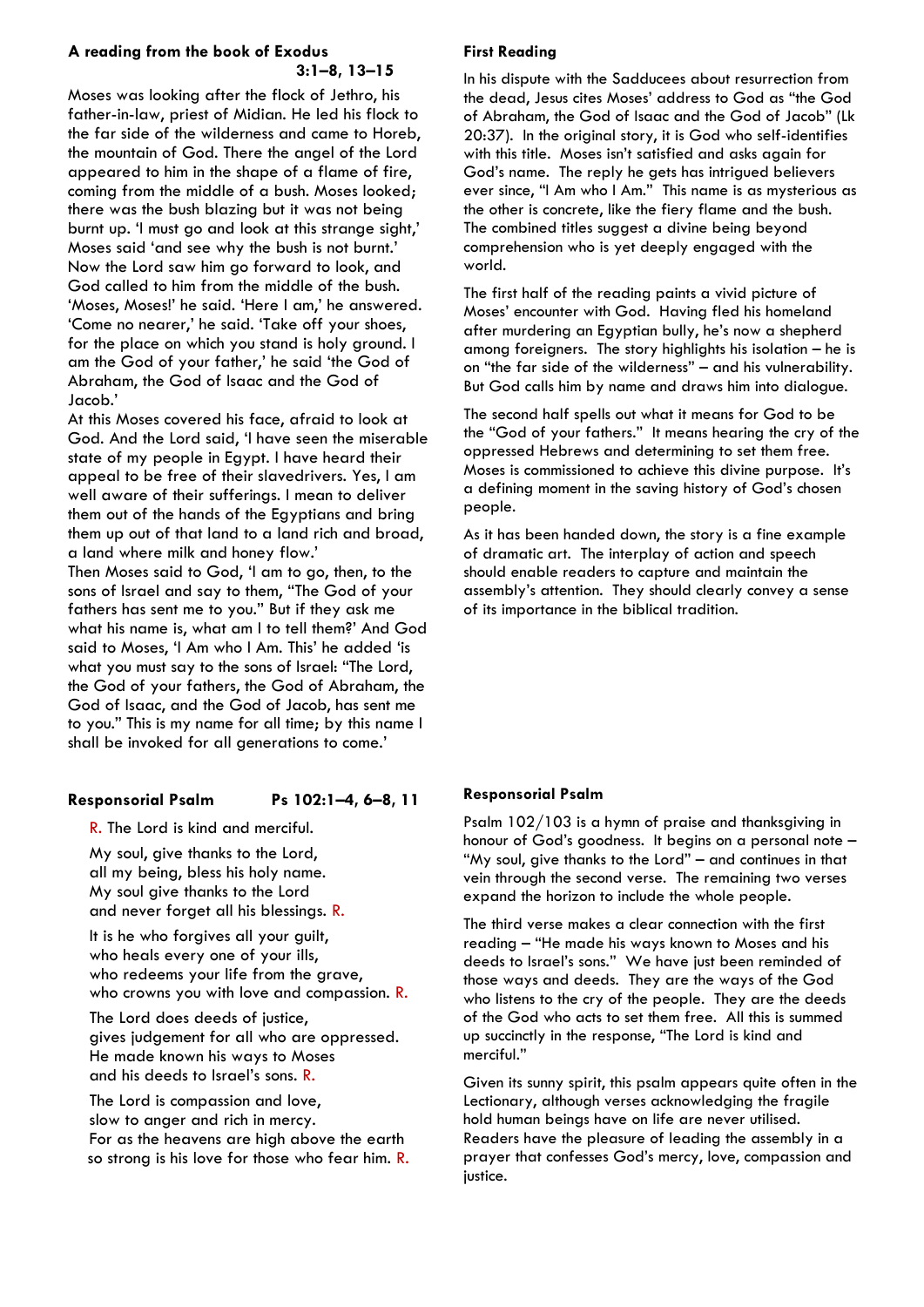#### **A reading from the first letter of St Paul to the Corinthians 10:1–6, 10–12**

I want to remind you how our fathers were all guided by a cloud above them and how they all passed through the sea. They were all baptised into Moses in this cloud and in this sea; all ate the same spiritual food and all drank the same spiritual drink, since they all drank from the spiritual rock that followed them as they went, and that rock was Christ. In spite of this, most of them failed to please God and their corpses littered the desert.

These things all happened as warnings for us, not to have the wicked lusts for forbidden things that they had. You must never complain: some of them did, and they were killed by the Destroyer.

All this happened to them as a warning, and it was written down to be a lesson for us who are living at the end of the age. The man who thinks he is safe must be careful that he does not fall.

#### **A reading from the holy Gospel according to Luke 13:1–9**

Some people arrived and told Jesus about the Galileans whose blood Pilate had mingled with that of their sacrifices. At this he said to them, 'Do you suppose these Galileans who suffered like that were greater sinners than any other Galileans? They were not, I tell you. No; but unless you repent you will all perish as they did. Or those eighteen on whom the tower at Siloam fell and killed them? Do you suppose that they were more guilty than all the other people living in Jerusalem? They were not, I tell you. No; but unless you repent you will all perish as they did.'

He told this parable: 'A man had a fig tree planted in his vineyard and he came looking for fruit on it but found none.

He said to the man who looked after the vineyard, "Look here, for three years now I have been coming to look for fruit on this fig tree and finding none. Cut it down: why should it be taking up the ground?" "Sir," the man replied "leave it one more year and give me time to dig round it and manure it: it may bear fruit next year; if not, then you can cut it down."'

#### **Second Reading**

The Corinthian community was a lively one, blessed with many gifts. But it was also divided into factions and Paul has to remonstrate with them. One particularly contentious issue concerned the consumption of meat sacrificed to idols. Were Christians free to eat it or not? Today's reading follows Paul's lengthy consideration of this issue. He has come down on the side of freedom but follows this with a serious warning to the headstrong Corinthians.

He reminds them of the gifts that their ancestors enjoyed on their way through the desert. They were led through the sea, guided by a cloud, fed with manna and provided with water from the rock. In spite of all these signs of God's providential care they were led into idolatry and struck down. To suit his purpose, Paul retells the story in Christian terms with explicit mention of baptism and Christ and implicit reference to the eucharist. In brief the Corinthians are warned not to abuse the freedom they've been given, lest they be lost.

This passage has probably been chosen more for its mention of Moses and the exodus than for the threat it conveys, but coming mid-way through Lent it offers useful food for thought about the risk of complacency. There's no mistaking the seriousness of Paul's admonition and that's the tone readers should adopt in their delivery.

#### **Gospel**

No other gospel makes mention of the two calamities cited by Luke in today's gospel – a massacre of Galileans by Pilate and multiple deaths caused by a building collapse in Jerusalem. Nor is there any mention of them in other records of the time. But each event is quite plausible and together they serve Jesus' purpose. The gist of his argument is this. If tragedies like that overtake people who were no more sinful than others, then listeners who stubbornly refuse to repent put themselves at risk of final judgement. This part of the gospel echoes the warning that Paul gave to the Corinthians in the second reading.

The ominous thrust of Jesus' words is immediately counterbalanced by his parable on patience. He does not make the connection explicit, but his teaching clearly implies that God is as patient with the sinner as the vineyard owner is with his fruitless fig tree.

The overall intent of this gospel passage is to invite a serious examination of conscience. Jesus makes no specific allegations against the members of his audience. It is left to them to search their hearts, identify what stumbling blocks there are to welcoming the good news, and clear the way for true discipleship. It's a well-timed prompt at this stage of Lent.